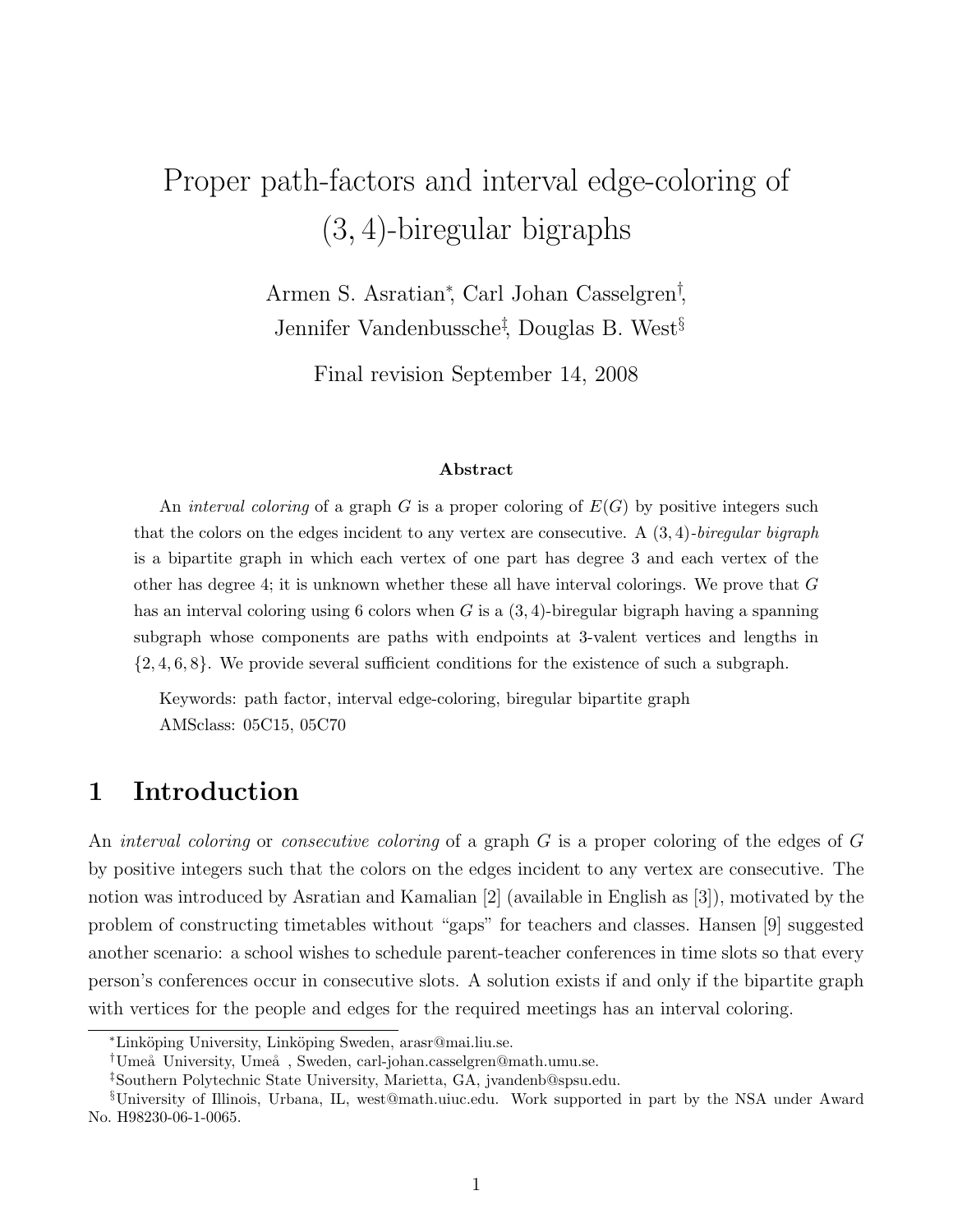In the context of edge-colorings, and particularly edge-colorings of bipartite graphs, it is common to consider the general model in which multiple edges are allowed. In this paper, we adopt the convention that "graph" allows multiple edges, and we will explicitly exclude multiple edges when necessary (a *simple graph* is a graph without loops or multiple edges).

All regular bipartite graphs have interval colorings, since they decompose into perfect matchings. Not every graph has an interval coloring, since a graph G with an interval coloring must have a proper  $\Delta(G)$ -edge-coloring [3]. Furthermore, Sevastjanov [16] proved that determining whether a bipartite graph has an interval coloring is NP-complete. Nevertheless, trees [9, 13], complete bipartite graphs [9, 13], "doubly convex" bipartite graphs [13], grids [7], and simple outerplanar bipartite graphs [4, 8] all have interval colorings. Giaro [6] showed that one can decide in polynomial time whether bipartite graphs with maximum degree 4 have interval 4-colorings.

An  $(a, b)$ -biregular bigraph is a bipartite graph where the vertices in one part all have degree a and the vertices in the other part all have degree b. Hansen [9] proved that  $(2, b)$ -biregular bigraphs are interval colorable when b is even. This was extended to all b by Hanson, Loten, and Toft  $[11]$ and independently by Kostochka [14]. Kamalian [13] showed that the complete bipartite graph  $K_{b,a}$  has an interval coloring using t colors if and only if  $a + b - \gcd(a, b) \le t \le a + b - 1$ , where gcd denotes the greatest common divisor. Asratian and Casselgren [1] showed that recognizing whether  $(3, 6)$ -biregular bigraphs have interval 6-colorings is NP-complete.

It is conjectured that all  $(a, b)$ -biregular bigraphs have interval colorings (see [12]); the first open case is  $(a, b) = (3, 4)$ . Hanson and Loten [10] proved that no  $(a, b)$ -biregular bigraph has an interval coloring with fewer than  $a+b-\gcd(a, b)$  colors; thus  $(3, 4)$ -biregular bigraphs need at least 6 colors. An X, Y-bigraph is a bipartite graph with partite sets X and Y. In our  $(3, 4)$ -biregular X, Y-bigraphs, the vertices of X will have degree 3. Pyatkin [15] proved that if a  $(3, 4)$ -biregular bigraph has a 3-regular subgraph covering the vertices of degree 4, then it has an interval 6-coloring.

Here we obtain another sufficient condition for the existence of an interval 6-coloring of a  $(3, 4)$ -biregular X, Y-bigraph G: If G has a spanning subgraph whose components are paths with endpoints in X and lengths in  $\{2, 4, 6, 8\}$  (we call this a *proper path-factor* of G), then G has an interval 6-coloring. A longer proof of this was found earlier by Casselgren [5].

We present infinitely many  $(3, 4)$ -biregular bigraphs that have proper path-factors but do not satisfy Pyatkin's condition. On the other hand, (3, 4)-biregular bigraphs with multiple edges need not have proper path-factors, even if they satisfy Pyatkin's condition. For example, consider the graph formed from three triple-edges by adding a claw; that is, the pairs  $x_i y_i$  have multiplicity three for  $i \in \{1, 2, 3\}$ , and there is an additional vertex  $x_0$  with neighborhood  $\{y_1, y_2, y_3\}$ . A 3-regular subgraph covers  $\{y_1, y_2, y_3\}$ , but there is no proper path-factor. Therefore, neither our result nor Pyatkin's result implies the other.

Forbidding multiple edges eliminates some difficulties. We conjecture that every simple (3, 4) biregular bigraph has a proper path-factor and hence also an interval 6-coloring. In Section 3 we obtain several sufficient conditions for the existence of a proper path-factor in such a graph.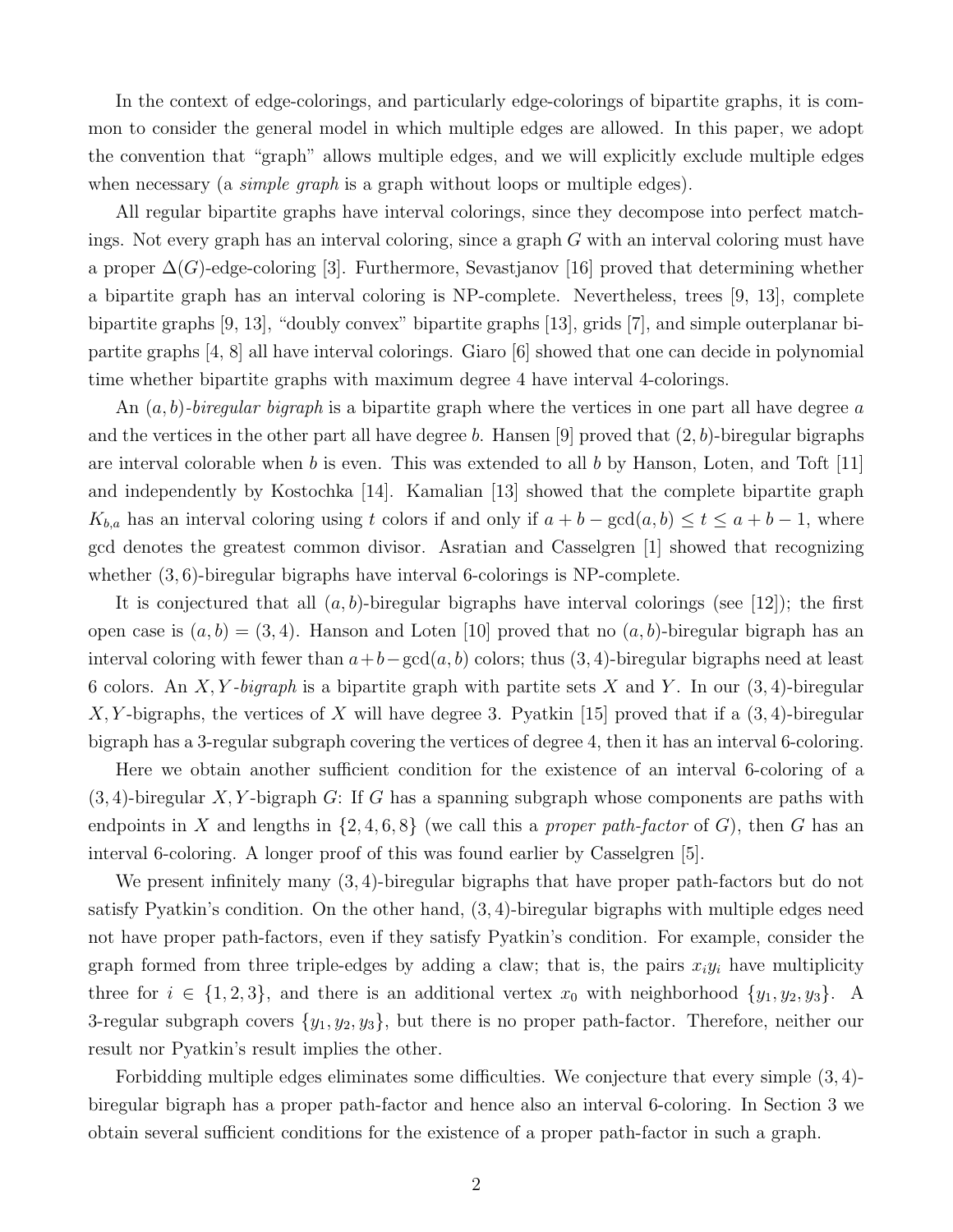### 2 Interval 6-Colorings from Proper Path-Factors

In general, an  $H$ -factor of a graph is a spanning subgraph whose components lie in  $H$ . We are interested in a particular family  $\mathcal H$ . Let  $d_H(v)$  denote the degree of a vertex v in a graph H.

**Definition 1.** A proper path-factor of a  $(3, 4)$ -biregular X, Y-bigraph G is a spanning subgraph of G whose components are paths with endpoints in X and lengths in  $\{2, 4, 6, 8\}$ .

Henceforth let G be a  $(3, 4)$ -biregular X, Y-bigraph. Given a proper path-factor P of G, let  $Q = G - E(P)$ . Note that  $d_Q(v) = 2$  if  $v \in Y$  or if v is an endpoint of a component of P, and otherwise  $d_Q(v) = 1$ . Thus every component of Q is an even cycle or is a path with endpoints in X.

**Definition 2.** Given a proper path-factor P of G, the P-graph of G, denoted  $G_P$ , is the graph with vertices  $\{x \in X: d_P(x) = 2\}$  having  $x_i$  and  $x_j$  adjacent when any condition below holds:

- (a)  $x_i$  and  $x_j$  are vertices of degree 2 in one component of P with length 6, or
- (b)  $x_i$  and  $x_j$  are vertices of degree 2 at distance 4 in one component of P with length 8, or
- (c)  $x_i$  and  $x_j$  are the endpoints of one component of Q.

**Lemma 3.** If P is a proper path-factor of  $G$ , then  $G_P$  is bipartite.

*Proof.* Every vertex of  $G_P$  has exactly one incident edge of type (c). Some vertices have one more neighbor, via an edge of type (a) or (b). Thus  $\Delta(G_P) \leq 2$ . Furthermore, the edges along any path or cycle in  $G_P$  alternate type (c) with type (a) or (b). Thus  $G_P$  has no odd cycle.  $\Box$ 

We say that a color appears "at" a vertex if it appears on an edge incident to that vertex.

**Theorem 4.** If G has a proper path-factor, then G has an interval 6-coloring.

*Proof.* Let P be a proper path-factor of G. Let c be a proper 2-coloring of  $G_P$  using colors A and B on  $V(G_P)$ . We define a 6-coloring of  $E(G)$  that we will show is an interval coloring. Edges of P receive colors from  $\{1, 2, 5, 6\}$ ; edges of Q receive colors from  $\{3, 4\}$ .

First we color  $E(Q)$ . Properly color cycles arbitrarily using colors 3 and 4. A component of Q that is a path has both endpoints in  $G_P$ , and they are adjacent in  $G_P$ . Hence  $c(x) = A$  for one endpoint x of the path, and  $c(x') = B$  for the other endpoint x'. Alternate colors along the path, starting with color 3 on the edge at x and ending with color 4 on the edge at  $x'$ . Colors 3 and 4 both now appear at every vertex of G having degree 2 in Q.

The edges of every component of  $P$  are colored by alternating 2 and 1 (starting with 2) from one end, and alternating 5 and 6 (starting with 5) from the other end. We use the colors assigned by c to internal vertices of the path to specify which end is which and where to switch from colors  $\{2, 1\}$  to  $\{6, 5\}$ . See Figure 1.

Let H be a component of P. If  $H \cong P_3$ , then assign 2 and 5 to the edges arbitrarily. If  $H \cong P_5$ with middle vertex  $x$ , then assign 2 and 5 to the end edges arbitrarily, but give the middle edges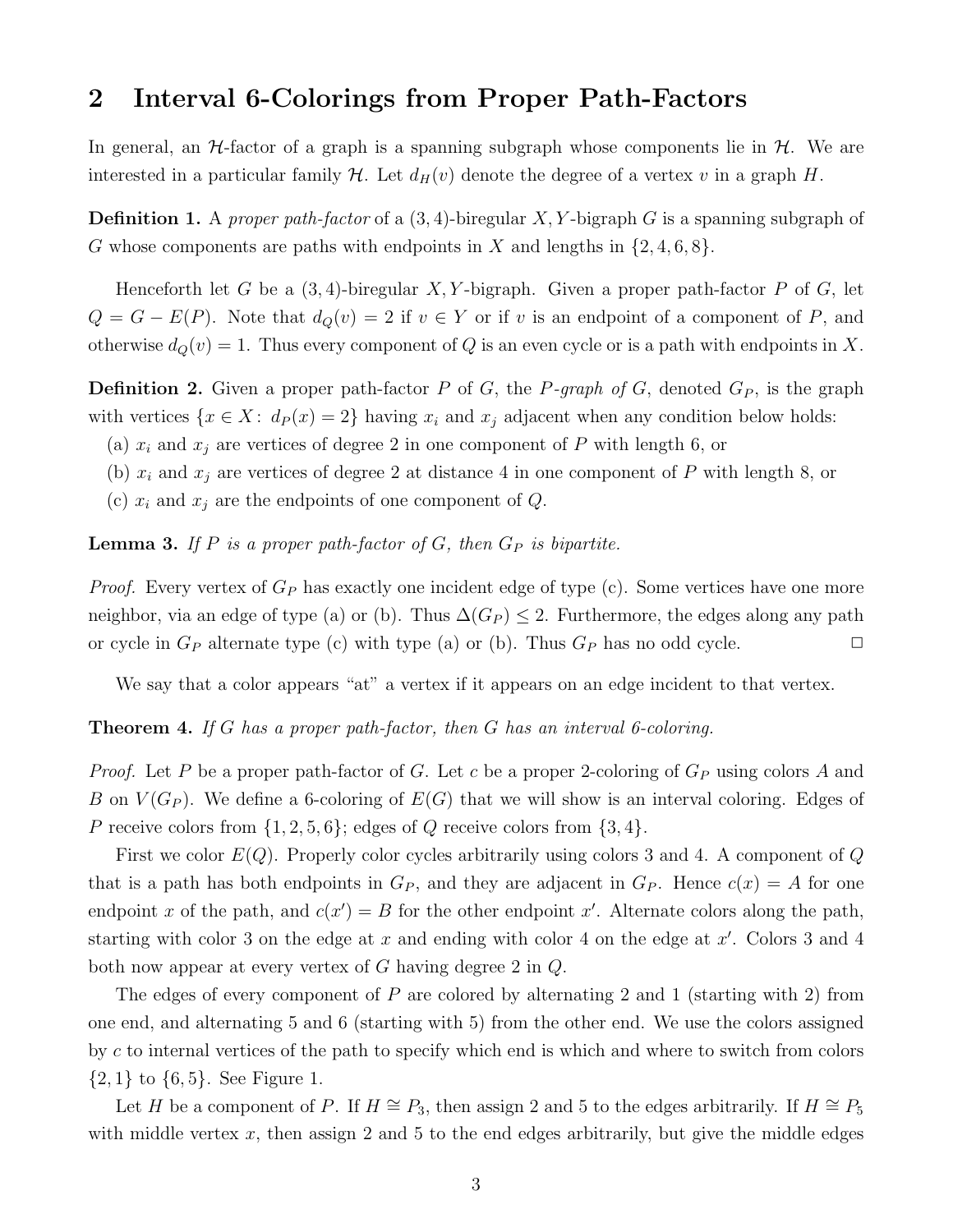

Figure 1: Coloring the edges of P

colors 1 and 2 if  $c(x) = A$ , 5 and 6 if  $c(x) = B$ . If  $H \cong P_7$ , then the internal vertices are adjacent in  $G_P$  and receive distinct colors under c; use 2, 1, 2 from the end closest to the one colored A and 5, 6, 5 from the end closest to the one colored B. If  $H \cong P_9$ , then the internal vertices at distance 4 on the path again are adjacent in  $G_P$ , and the three edges from each end are colored in the same way as for  $P_7$ . The two central edges are colored like the middle edges of  $P_5$ , based on the color under c of the central vertex of the path.

The resulting 6-edge-coloring is an interval coloring. Each vertex of Y has colors 3 and 4 on its incident edges in Q and receives  $\{2, 5\}$  or  $\{1, 2\}$  or  $\{5, 6\}$  on its incident edges in P, forming an interval in each case. Each endpoint of a component of P has colors 3 and 4 from Q and receives color 2 or 5 from P. Each internal vertex x of a component of P receives  $\{1,2,3\}$  if  $c(x) = A$  and  $\{4, 5, 6\}$  if  $c(x) = B$ .

This technique does not extend to arbitrary path and cycle factors. A path in P switches once from 1, 2-alternation to 5, 6-alternation and cannot switch back. Thus along any path of P, all internal vertices with color A under c precede those with color  $B$ . With longer paths, we have no mechanism for achieving this; the graph  $G_P$  can only enforce that vertices receive different colors under c. Introducing more edges into  $G_P$  to prevent alternation of A and B along paths destroys 2-colorability of  $G_P$ .

#### 3 Constructions and Conditions for Proper Path-Factors

To apply the theorem, we seek proper path-factors of (3, 4)-biregular bigraphs. We give some sufficient conditions for their existence and provide some examples related to Pyatkin's condition.

We call a 3-regular subgraph of a  $(3, 4)$ -biregular bigraph that covers the vertices of degree 4 a full 3-regular subgraph. Pyatkin proved that a (3, 4)-biregular bigraph with a full 3-regular subgraph has an interval 6-coloring. Our first example satisfies our condition but not Pyatkin's.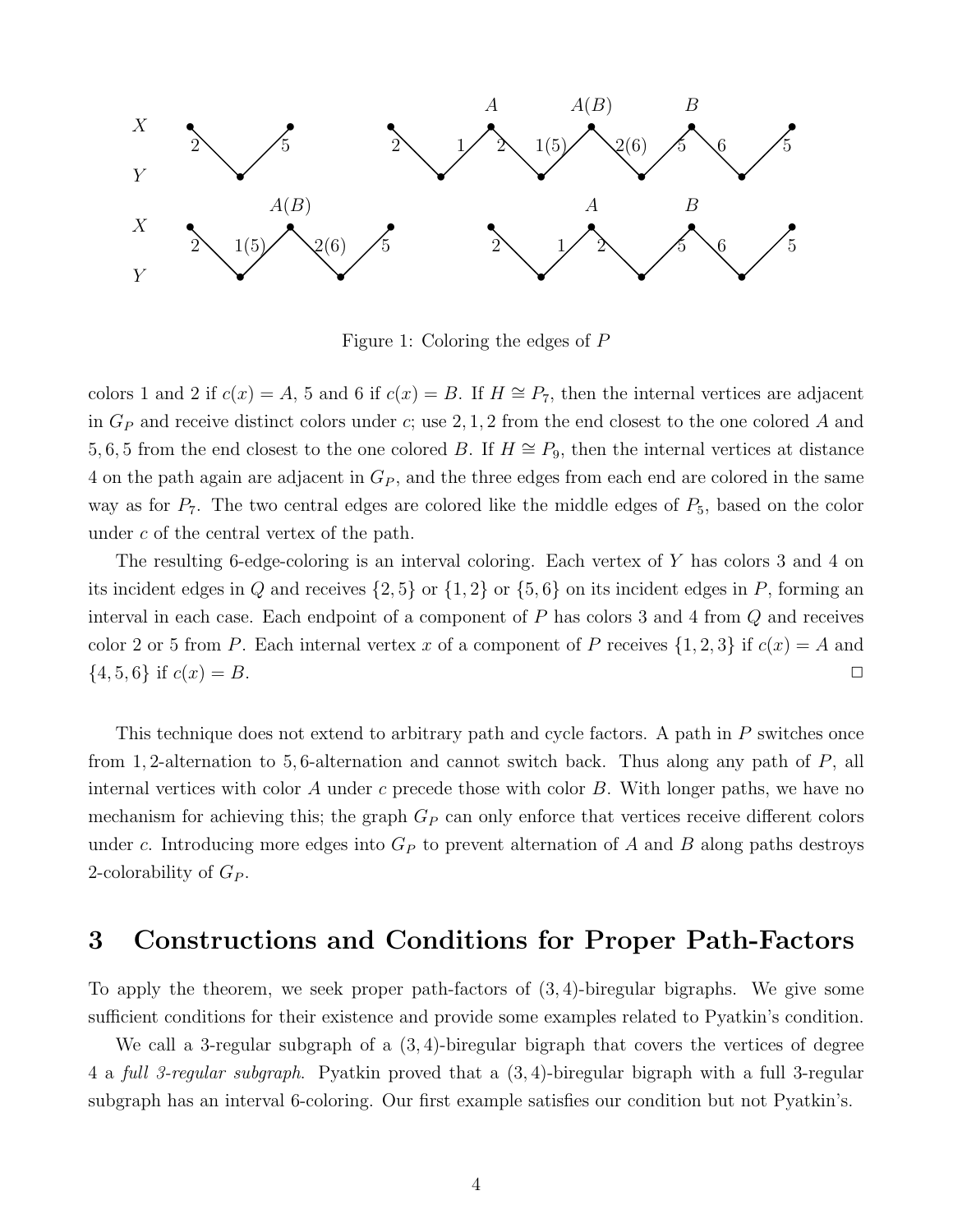**Example 1.** The X, Y-bigraph G defined by letting X and Y consist of the 3-sets and 2-sets in  $\{1, 2, 3, 4, 5, 6\}$ , respectively with adjacency defined by proper containment, has an interval 6*coloring.* By Theorem 4, it suffices to find a proper path-factor. In fact, G has a  $P_7$ -factor as shown below.

> $124 \rightarrow 12 \rightarrow 123 \rightarrow 23 \rightarrow 235 \rightarrow 35 \rightarrow 345$  $135 \rightarrow 13 \rightarrow 134 \rightarrow 34 \rightarrow 346 \rightarrow 46 \rightarrow 456$  $146 \rightarrow 14 \rightarrow 145 \rightarrow 45 \rightarrow 245 \rightarrow 25 \rightarrow 256$  $125 \rightarrow 15 \rightarrow 156 \rightarrow 56 \rightarrow 356 \rightarrow 36 \rightarrow 236$  $136 \rightarrow 16 \rightarrow 126 \rightarrow 26 \rightarrow 246 \rightarrow 24 \rightarrow 234$

Here  $|X| = 20$  and  $|Y| = 15$ , with Y corresponding to the edge set of  $K_6$ . The neighborhood of a vertex in X corresponds to a triangle in  $K_6$ . Hence five vertices can be deleted from G to leave a full 3-regular subgraph if and only if  $K_6$  decomposes into five triangles. It does not, because the vertices of  $K_6$  have odd degree.  $\Box$ 

We next construct infinitely many examples that satisfy our condition but not Pyatkin's, starting with a graph smaller than that of Example 1.

**Example 2.** The smallest simple  $(3, 4)$ -biregular bigraph is  $K_{3,4}$ ; it satisfies Pyatkin's condition. The next smallest such graphs have eight vertices of degree 3 and six of degree 4. For example, consider an X, Y-bigraph where  $Y = \{1, 2, 3, 4, 5, 6\}$  and the neighborhoods of the vertices in X are eight triples from  $\{1, 2, 3, 4, 5, 6\}$ , with each element used in four triples. The graph fails Pyatkin's condition if and only if the triple system does not have two disjoint triples.

Case analysis shows that it is not possible to avoid two disjoint triples without a repeated triple. However, it is possible using a repeated triple, as in  $\{123, 124, 235, 346, 346, 145, 156, 256\}$ . The resulting  $(3, 4)$ -biregular bigraph has a  $P_7$ -factor as shown in bold in Figure 2.



Figure 2:  $P_7$ -factor in a bigraph with no full 3-regular subgraph

Using the next lemma, we can generate infinitely many examples that have  $P_7$ -factors but have no full 3-regular subgraphs. The number of vertices can be any nontrivial multiple of 7. Here multiple edges are allowed.

**Lemma 5.** For  $i \in \{1,2\}$ , let  $G_i$  be a 2-edge-connected  $(3,4)$ -biregular bigraph having a  $P_7$ -factor  $F_i$ , and choose  $e_i \in E(G_i) - E(F_i)$ . Let G be the  $(3, 4)$ -biregular bigraph obtained from the disjoint union of  $G_1$  and  $G_2$  by deleting  $e_1$  and  $e_2$  and replacing them with two other edges  $e'_1$  and  $e'_2$ 2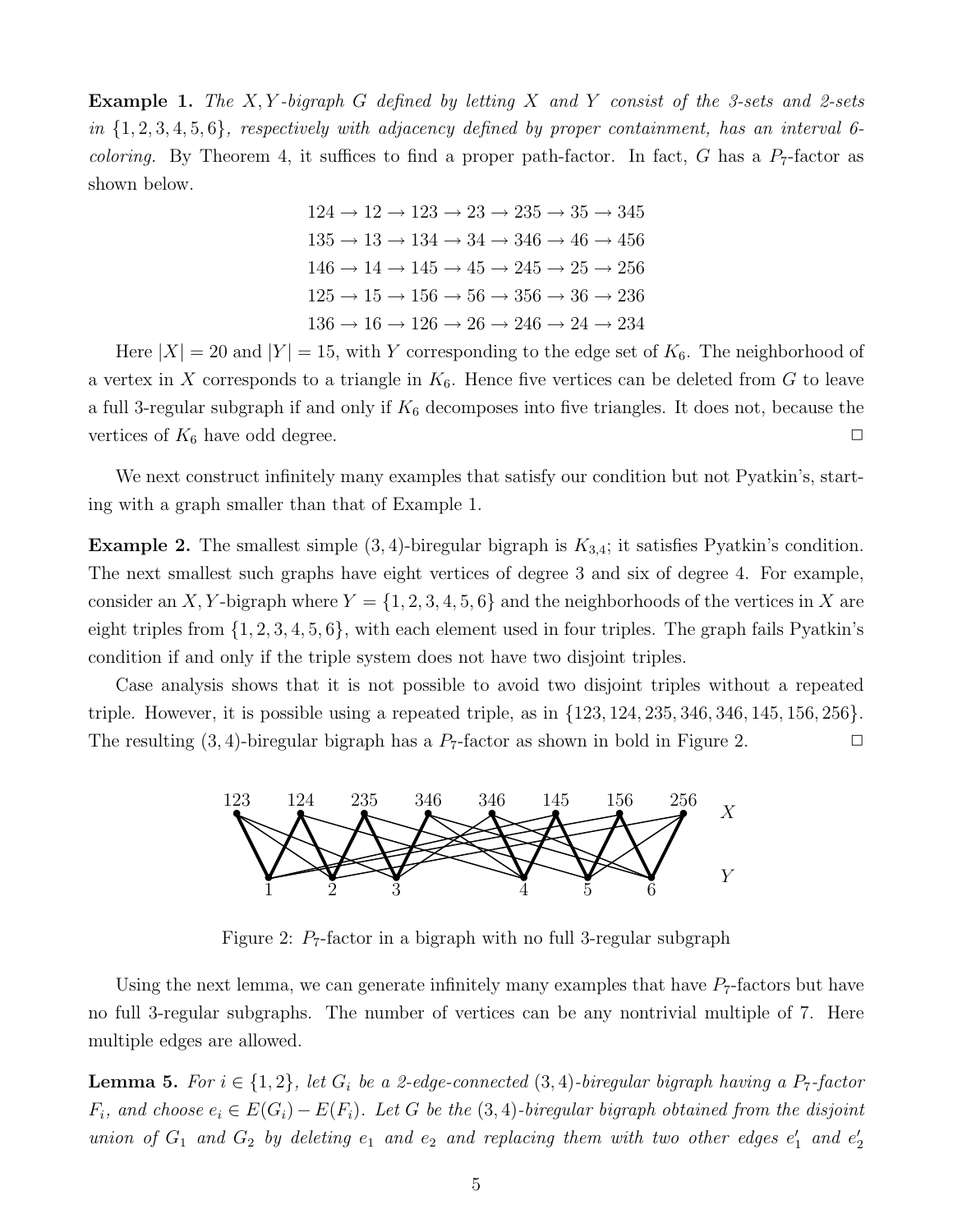joining their endpoints. If  $G_1$  has no full 3-regular subgraph, then G is a larger 2-edge-connected  $(3, 4)$ -biregular bigraph having a P<sub>7</sub>-factor but no full 3-regular subgraph.

*Proof.* Since  $e_i \notin E(F_i)$ , the subgraph  $F_1 \cup F_2$  is a  $P_7$ -factor of G. Since each  $G_i$  is 2-edge-connected, G is connected. Also, a cycle through  $e_i$  in  $G_i$  can detour through  $G_{3-i}$  using  $e'_1$  $'_{1}$  and  $e'_{2}$  $_2'$ . Thus  $G$ is 2-edge-connected.

A full 3-regular subgraph H of G must have an even number of edges in  $\{e_1^{\prime}\}$  $\langle 1, e'_2 \rangle$ , since a 3-regular bipartite graph has no cut-edge. If H uses neither  $e'_1$  nor  $e'_2$  $'_{2}$ , then H restricts to full 3-regular subgraphs of  $G_1$  and  $G_2$ . If H uses both, then replacing  $e'_1$  $\frac{1}{1}$  and  $e_2$  with  $e_1$  and  $e_2$  yields full 3-regular subgraphs of  $G_1$  and  $G_2$ . Hence H cannot exist.  $\Box$ 

If  $G_1$  and  $G_2$  in Lemma 5 have no multiple edges, then neither does the resulting graph  $G$ .

We turn now to sufficient conditions for proper path-factors in  $(3, 4)$ -biregular bigraphs. First we note an easy lemma.

**Lemma 6.** Every  $(2, 4)$ -biregular bigraph H has a  $(1, 2)$ -biregular factor with every component isomorphic to  $P_3$ . (Indeed, H decomposes into two such factors.)

*Proof.* Each component of H is Eulerian and has an even number of edges. Taking the evenindexed edges from an Eulerian circuit in each component takes half the edges from each vertex. Thus it yields a spanning subgraph in which every vertex of one partite set has degree 1 and every vertex of the other has degree 2. Hence each component of the subgraph is isomorphic to  $P_3$ .  $\Box$ 

**Theorem 7.** A (3,4)-biregular bigraph G has a  $P_7$ -factor (and hence an interval 6-coloring) if G has a (2, 4)-biregular subgraph covering the set of vertices of degree 3.

*Proof.* Let G have bipartition  $(X, Y)$ , where  $|X| = 4k$  and  $|Y| = 3k$ . Let H be a  $(2, 4)$ -biregular subgraph of G covering X; we obtain H from G by deleting vertices  $u_1, \ldots, u_k$  of Y that have disjoint neighborhoods. Let  $\hat{Y} = \{u_1, \ldots, u_k\}$  and  $Y' = Y - \hat{Y}$ , so H has bipartition  $(X, Y')$ .

By Lemma 6, H has a spanning subgraph F whose components are copies of  $P_3$  with endpoints in X. Let  $T_1, \ldots, T_{2k}$  be these paths. Index X so that  $V(T_i) = \{x_{2i-1}, y_i, x_{2i}\}$  (we maintain the flexibility to decide later which end is  $x_{2i-1}$  and which is  $x_{2i}$ ).

Next we obtain from  $G - Y'$  a graph H' by merging the two endpoints of each path  $T_i$  into a single vertex  $x_i'$  $i<sub>i</sub>$  (note that  $T_i$  is not contained in  $G - Y'$ , but its endpoints are). Since  $G - Y'$  is a (1,4)-biregular X,  $\hat{Y}$ -bigraph, H' is a (2,4)-biregular X',  $\hat{Y}$ -bigraph, where  $X' = \{x'_1\}$  $x'_{1}, \ldots, x'_{2k}\}.$ Note that multiple edges may arise in  $H'$ .

For each of the k vertices of  $\hat{Y}$ , we construct a path of length 6 in G with endpoints in X. By Lemma 6,  $H'$  has a spanning subgraph  $F'$  whose components are copies of  $P_3$  with endpoints in X'. For  $u \in \hat{Y}$ , let  $x_i'$  $x'_i$  and  $x'_j$  be the neighbors of u in F'. Thus in G the vertex u is adjacent to one endpoint of  $T_i$  and one endpoint of  $T_j$ . We may complete the indexing of X so that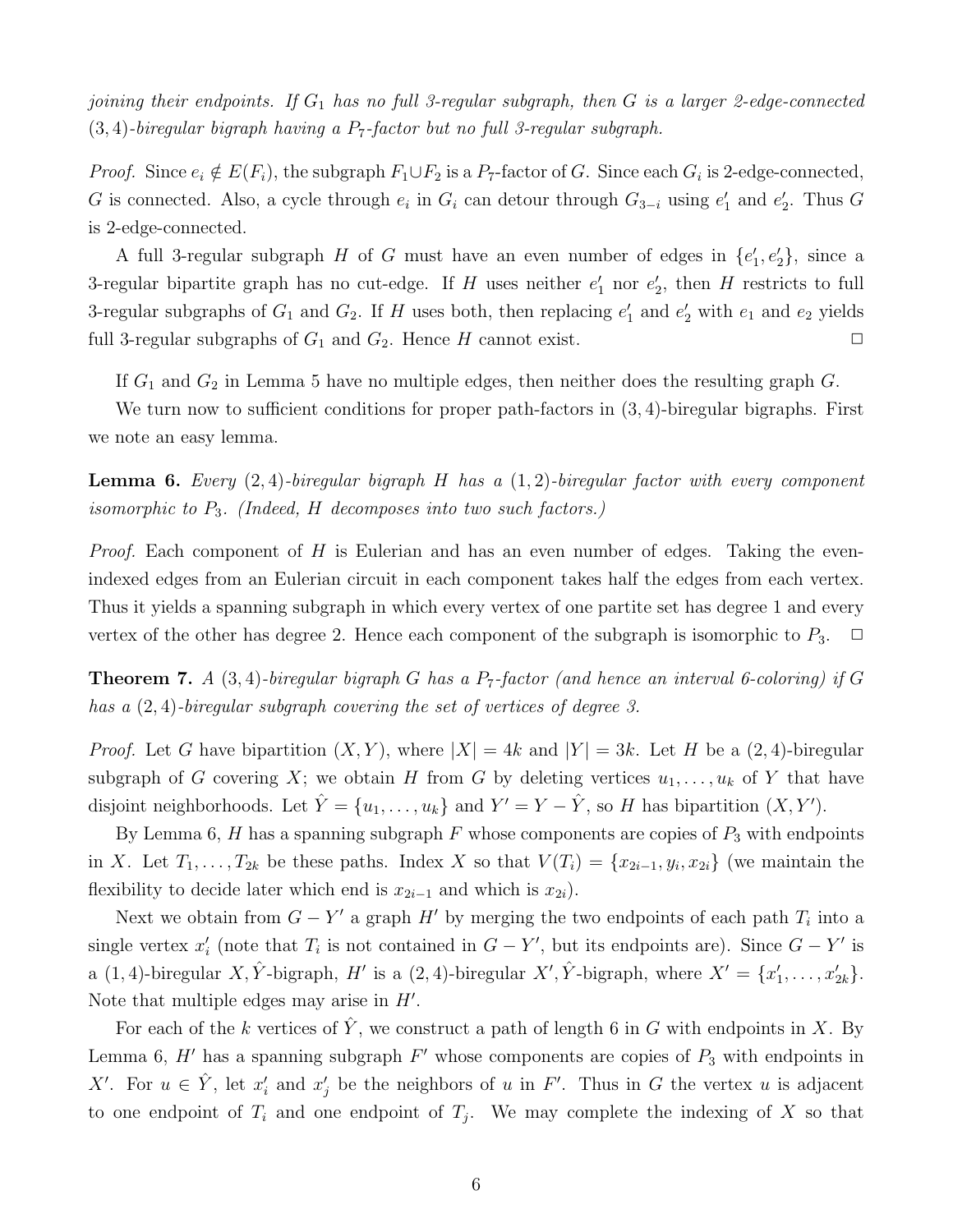these neighbors of u are  $x_{2i} \in V(T_i)$  and  $x_{2j-1} \in V(T_j)$ . The path we associate with u is then  $\langle x_{2j-1}, y_i, x_{2i}, u, x_{2j-1}, y_j, x_{2j} \rangle$ , isomorphic to  $P_7$ .

We check that these paths are pairwise disjoint. Each uses exactly one vertex of  $\hat{Y}$ . Since  $F'$ has exactly one edge incident to each vertex of  $X'$ , for each i the vertices of  $T_i$  occur in exactly one of the paths. Hence these paths form a  $P_7$ -factor, and Theorem 4 applies.  $\Box$ 

We now return to simple  $(3, 4)$ -biregular bigraphs. Although the examples constructed so far in this section all have  $P_7$ -factors, Casselgren [5] found a simple (3, 4)-biregular bigraph with no  $P_7$ factor. We conjecture that every simple (3, 4)-biregular bigraph has the weaker property of having a proper path-factor. It should also hold that Pyatkin's condition guarantees the existence of a proper path-factor in a simple (3, 4)-biregular bigraph, but this also seems difficult. We present a condition that guarantees a proper path-factor when combined with Pyatkin's condition.

Let G be a simple  $(3, 4)$ -biregular X, Y-bigraph having a full 3-regular subgraph H. Since  $|X| = 4k$  and  $|Y| = 3k$  for some k, we may let  $X' = X \cap V(H)$  and  $X_0 = X - X'$ , where  $X_0 = \{x_1^0, \ldots, x_k^0\}$ . Since H is 3-regular, H has a proper 3-edge coloring. Fix such a coloring c, and let  $H'$  be the spanning subgraph of  $H$  whose edges are those with color 1 or 2 under  $c$ . Define an auxiliary digraph F with vertex set Y by putting  $y_i y_j \in E(F)$  if H' has a  $y_i, y_j$ -path of length 2 via a vertex x such that  $c(y_ix) = 1$  and  $c(xy_2) = 2$ . Note that F is a union of disjoint cycles, since the two color classes in  $H'$  are perfect matchings.

Since G is  $(3, 4)$ -biregular, the neighborhoods of the vertices of  $X_0$  partition Y into triples; let  $T_i = N_G(x_i^0)$  $\{y_i^1\} = \{y_i^1\}$  $\{1, y_i^2, y_i^3\}$ . Let **T** denote the family  $T_1, \ldots, T_k$ .

**Definition 8.** For a family of disjoint triples, we define a *transversal* to be a set S having exactly one element from each triple. For the family **T** defined above on the vertex set Y of the digraph  $F$ , an *independent transversal* is a transversal  $S$  that is an independent set in  $F$ . A spread transversal is a transversal S such that, for every vertex v of F that does not belong to S, there is a vertex of S among the next three vertices after v along its cycle in F. Let  $F^*$  be the 4-regular graph obtained from the underlying undirected graph of F by adding triangles whose vertex sets are the triples of **T**. A *mixed transversal* is a transversal that restricts on each component of  $F^*$  to an independent transversal or a spread transversal (with respect to  $F$ ).

Note that a spread transversal on a component of  $F^*$  intersects each cycle of F having vertices in that component.

**Theorem 9.** Let G be a simple  $(3, 4)$ -biregular X, Y-bigraph having a full 3-regular subgraph H, and let F and  $T$  be the digraph and triple system defined as above. If  $T$  has a mixed transversal, then G has a proper path-factor.

*Proof.* Let c be a proper 3-edge-coloring of H, and let M be the perfect matching in color 1. The *i*th triple in **T** is  $\{y_i^1\}$  $\{y_i^1, y_i^2, y_i^3\}$ ; we may let  $y_i^1$  be the vertex of  $T_i$  in the mixed transversal  $Y_1$ . Let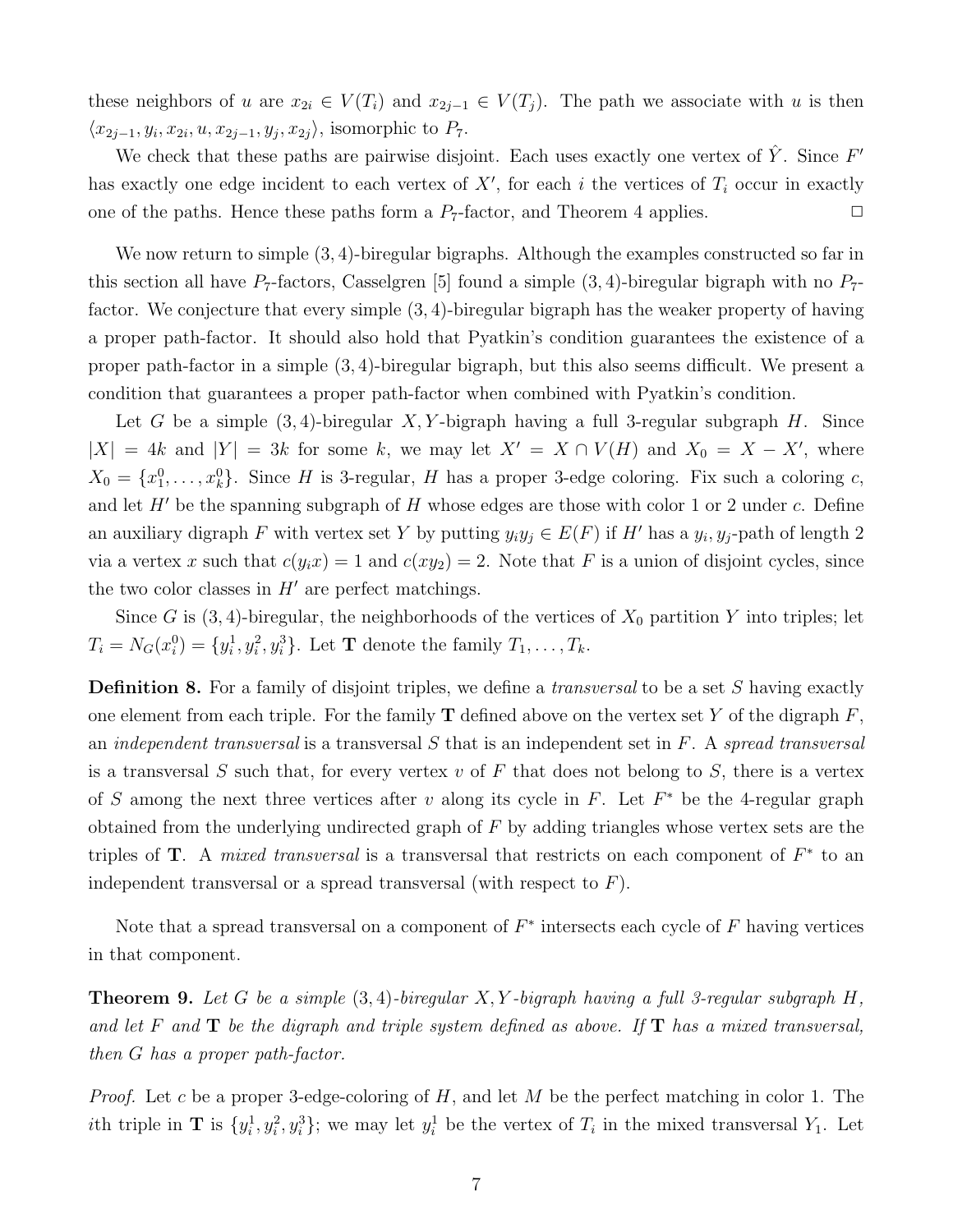$Y_2 = \{y_1^2, \ldots, y_k^2\}$  and  $Y_3 = \{y_1^3, \ldots, y_k^3\}$ . For  $x \in X' = X - X_0$ , put  $x \in X_j$  if the other endpoint of the edge of M at x lies in  $Y_j$ , and write x as  $x_i^j$  $i$  if that neighboring vertex is  $y_i^j$  $i$ . Since each vertex of Y has one neighbor via M, we have labeled X so that  $X' = \{x_i^j\}$  $i: 1 \le i \le k$  and  $1 \le j \le 3$ .

We construct a proper path-factor of  $G$ , dealing separately with each component  $C$  of  $F^*$ . From C we generate paths in G that together cover  $V(C)$ , the neighbors of  $V(C)$  via M, and the vertices of  $X_0$  whose neighborhoods lie in  $V(C)$ . The construction depends on whether the restriction of T to C has an independent transversal or a spread transversal. For simplicity of notation, we describe the construction in the case that  $F^*$  is connected. In the general case,  $V(C)$  is the union of  $T_i$  for i in some subset of  $\{1, \ldots, k\}$ , and the construction in Case 1 or Case 2 covers all vertices in  $T_i \cup \{x_i^0\}$  $\{a_i^0, x_i^1, x_i^2, x_i^3\}$  for each such index *i*.

**Case 1:**  $Y_1$  is an independent transversal. We specify k paths of lengths 4, 6, or 8, each containing one vertex of  $X_0$ . Consider the paths  $\langle x_i^2 \rangle$  $\{a_i^2, y_i^2, x_i^0, y_i^3, x_i^3\}$  for  $1 \leq i \leq k$ . These paths are disjoint and cover  $V(G) - (X_1 \cup Y_1)$ . The 2k endpoints of these paths form  $X_2 \cup X_3$ . Each vertex  $y_i^1$ i of  $Y_1$  has one incident edge  $y_i^1 x$  having color 2 under c. Since  $Y_1$  is an independent transversal, this neighbor x lies in  $X_2 \cup X_3$ , not in  $X_1$ . Extend the original path of length 4 ending at x by adding  $xy_i^1$  and  $y_i^1x_i^1$ <sup>1</sup><sub>i</sub>. Altogether there are k such extensions to absorb  $Y_1 \cup X_1$ . Each of the original paths extends by zero or two edges at each end, so we have the factor using paths of the desired lengths.

**Case 2:**  $Y_1$  is a spread transversal. Again each path contains one vertex of  $X_0$ , but now we may also use length 2. For each cycle in  $F$ , delete the incoming edge to each vertex of  $Y_1$ . Since  $Y_1$  is a spread transversal, what remains of F consists of disjoint paths  $P_1, \ldots, P_k$ , starting at  $y_1^1, \ldots, y_k^1$ , respectively, each with length at most 3. By the definition of  $F$ , each edge in  $P_i$  expands to a path of length 2 in G having edges of colors 1 and 2 under c, yielding paths of even length (at most  $6$ ) ending in  $Y_2 \cup Y_3$ . When such a path ends at y, the neighbor of y in M is not covered by any of these paths. Thus extending each path  $P_i$  by adding  $x_i^0$  ${}^0_i y^1_i$  $i<sub>i</sub>$  at the beginning and the edge yx of M at the end yields k disjoint paths of lengths in  $\{2, 4, 6, 8\}$  that cover  $V(G)$ .

This method for finding proper factors is robust, since any proper 3-edge-coloring of H and any indexing of its colors can be used. Care is needed, since there exist digraphs  $F$  and triple systems T where no mixed transversal exists, as shown in our final example.

**Example 3.** First we construct  $F_1$  with no independent transversal. Let  $k_1$  be a multiple of 6, and let  $F_1$  consist of  $k_1/2$  cycles of length 4 and  $k_1/3$  cycles of length 3. Name the 4-cycles as  $[y_{2i-1}^1, y_{2i}^1, y_{2i-1}^2, y_{2i}^2]$  for  $1 \le i \le k_1/2$ . Name the 3-cycles as  $[y_{6i-3}^3, y_{6i-1}^3, y_{6i+1}^3]$  and  $[y_{6i-4}^3, y_{6i-2}^3, y_{6i}^3]$ for  $1 \leq i \leq k_1/6$  (with  $y_{k_1+1} = y_1$ ). An independent partial transversal has at most one vertex in each cycle, and hence the largest independent partial transversal has at most  $k_1/2+k_1/3$  elements.

Next we construct  $F_2$  with no spread transversal; for clarity, we use vertices  $z_i^j$  $i$  instead of  $y_i^j$  $\frac{j}{i}$  . Let  $k_2$  be a multiple of 2, and let  $F_2$  consist of  $3k_2/2$  cycles of length 2. Name the 2-cycles as  $[z_i^1]$  $\{z_{i}^{1}, z_{i+1}^{2}\}$  for  $1 \leq i \leq k_{2}$  (where  $z_{k+1} = z_{1}$ ) and  $[z_{2i-1}^{3}, z_{2i}^{3}]$  for  $1 \leq i \leq k_{2}/2$ . A transversal has only  $k_2$  elements, but a spread transversal must have an element in each of the  $3k_2/2$  cycles.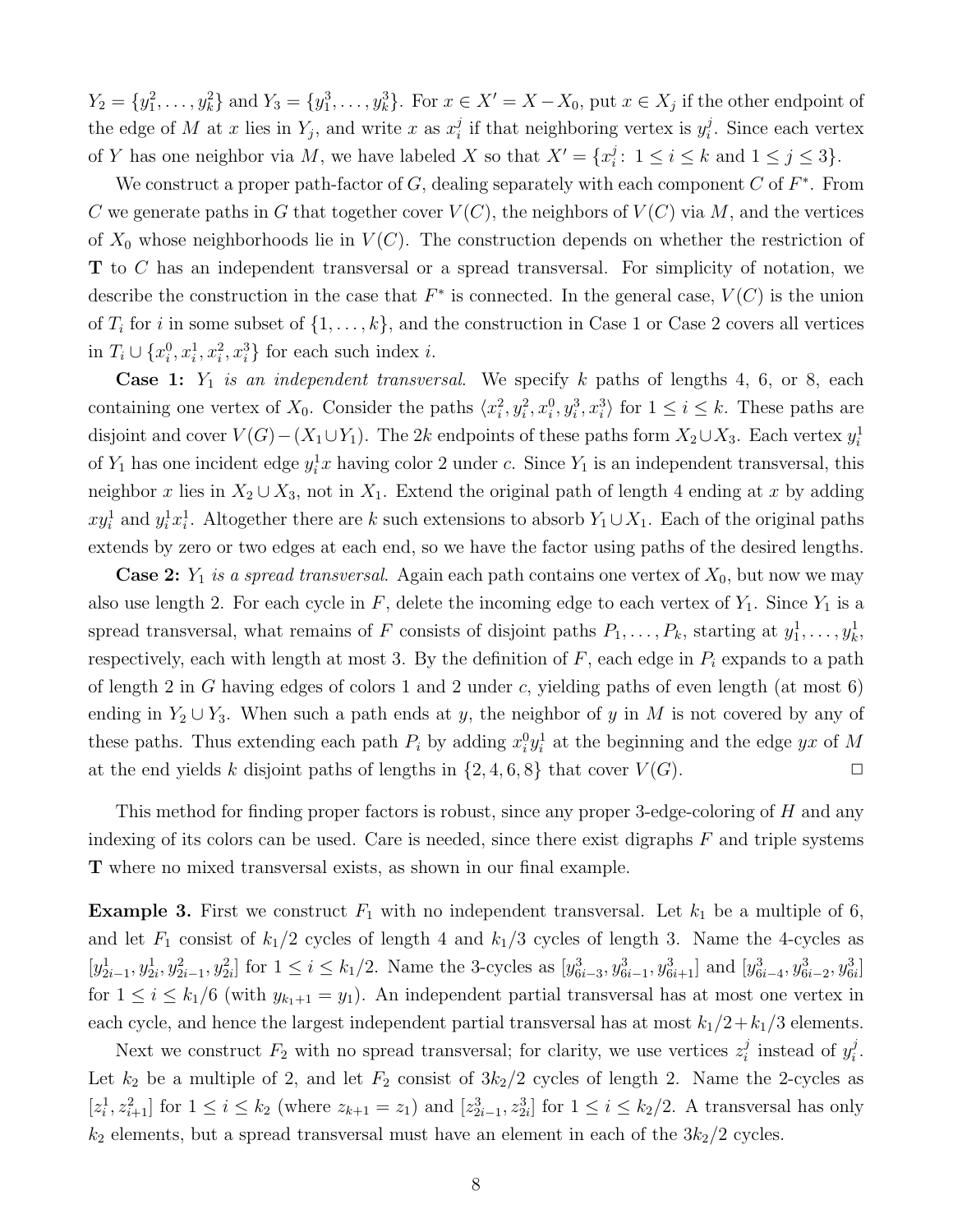Both  $F_1^*$ <sup>\*</sup><sub>1</sub><sup>\*</sup> and  $F_2^*$ <sup>\*</sup>/<sub>2</sub> are connected graphs. To construct an example with no mixed transversal, we start with disjoint copies of  $F_1$  and  $F_2$ . For a small example where the argument holds, take  $k_1 = 12$  and  $k_2 = 4$ . Change the name of  $y_1^1$  in  $F_1$  to  $z_1^1$ , and vice versa for  $z_1^1$  in  $F_2$ . This modifies two triples to create a new graph  $F$  such that  $F^*$  is connected; hence a mixed transversal must be an independent transversal or a spread transversal. In  $V(F_2)$  there are three full triples plus  $\{y_1^1, z_1^2, z_1^3\}$ . Hence a transversal can hit at most five of the size 2-cycles in  $F_2$  and thus cannot be spread. On the other hand, at most 10 of the 11 triples entirely contained in  $F_1$  can contribute to an independent transversal, since each 3-cycle and 4-cycle contributes at most once for these triples. We conclude that there is no mixed transversal.  $\Box$ 

### References

- [1] A. S. Asratian and C. J. Casselgren, On interval edge colorings of  $(\alpha, \beta)$ -biregular bipartite graphs, Discr. Math. (in press).
- [2] A. S. Asratian and R. R. Kamalian, Interval coloring of the edges of a graph (in Russian). Applied Math. 5 (1987), 25–34.
- [3] A. S. Asratian and R. R. Kamalian, Investigation on interval edge-colorings of graphs. J. Combin. Theory Ser. B 62 (1994), 34–43.
- [4] M. A. Axenovich, On interval colorings of planar graphs. Proc. 33rd Southeastern Intl. Conf. Combin., Graph Theory and Computing (Boca Raton, FL, 2002). Congr. Numer. 159 (2002), 77–94.
- [5] C. J. Casselgren, Some results on interval edge colorings of bipartite graphs. Master's Thesis, Linköping University, Linköping, Sweden (2005).
- [6] K. Giaro, The complexity of consecutive  $\Delta$ -coloring of bipartite graphs: 4 is easy, 5 is hard. Ars Combin. 47 (1997), 287–298.
- [7] K. Giaro and M. Kubale, Consecutive edge-colorings of complete and incomplete Cartesian products of graphs. Proc. 28th Southeastern Intl. Conf. Combin., Graph Theory and Computing (Boca Raton, FL, 1997). Congr. Numer. 128 (1997), 143–149.
- [8] K. Giaro and M. Kubale, Compact scheduling of zero-one time operations in multi-stage systems, Discrete Appl. Math. 145 (2004), 95–103.
- [9] H. M. Hansen, Scheduling with minimum waiting periods (in Danish), Master's Thesis, Odense University, Odense, Denmark (1992).
- [10] D. Hanson and C. O. M. Loten, A lower bound for interval colouring bi-regular bipartite graphs. Bull. Inst. Combin. Appl. 18 (1996), 69–74.